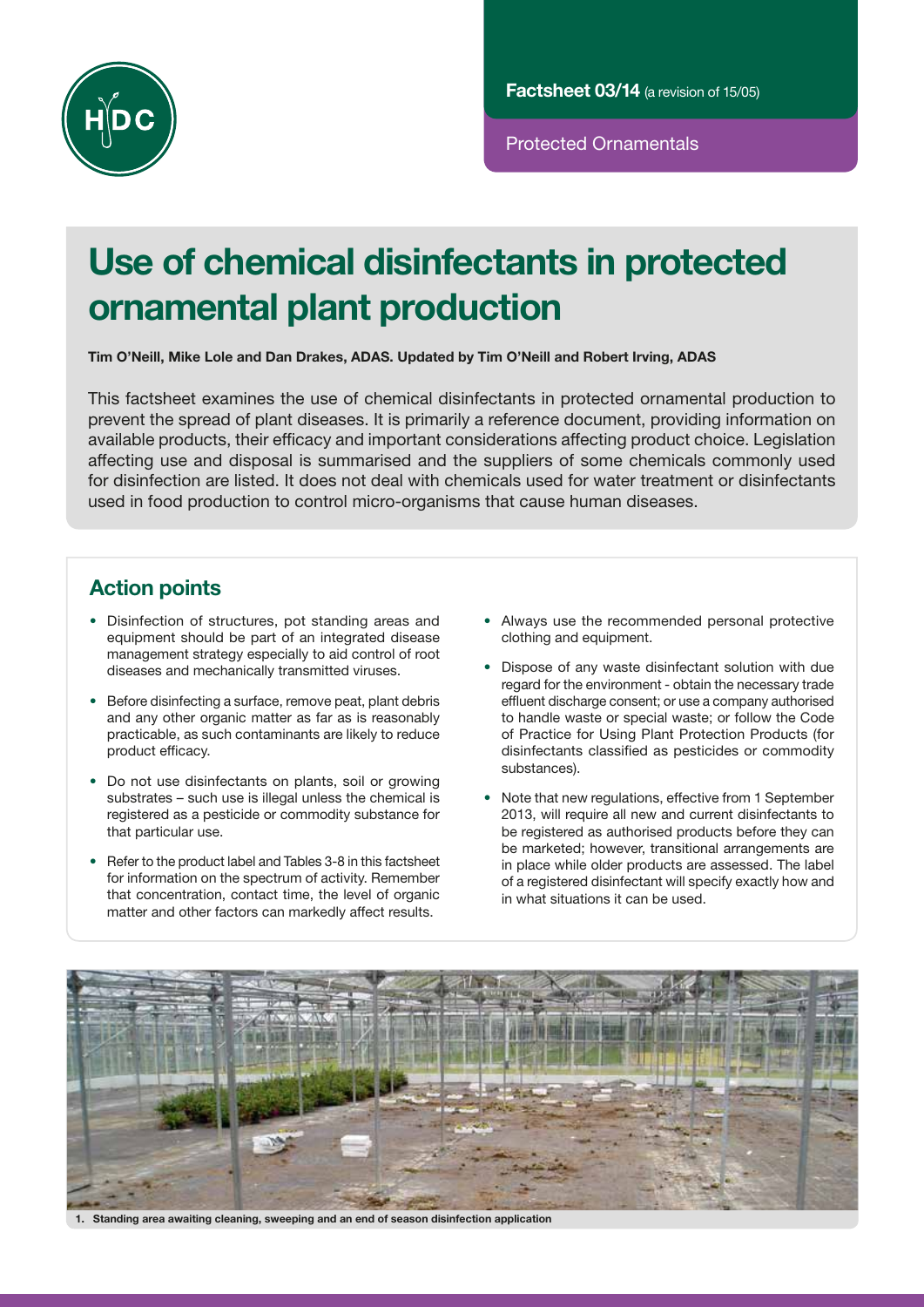# What is a disinfectant?

Disinfectants are products intended to control unwanted micro-organisms such as algae, bacteria, fungi, viruses and also nematodes. In horticulture, they are specifically used to control micro-organisms on inanimate surfaces and objects such as pot standing areas, structures and equipment rather than on living plants. They can also be useful in foot dips or

Purpose of disinfection

Many plant pathogenic micro-organisms can survive on surfaces or in debris in the absence of a crop for several weeks or even months. When a new crop is introduced, there is a risk that infection will result. The aim of disinfection is to reduce the population of a damaging micro-organism to a level that no longer poses a threat to crop production. For some micro-organisms, such as highly infectious viruses, the aim will be to eliminate the virus from the nursery completely. For more common micro-organisms such as fungal root pathogens, the aim will be to reduce the inoculum to a level at which it no longer causes infection in a normal, well-grown crop. Disinfection should be considered:

- after a serious root disease problem;
- following an outbreak of an uncommon disease;
- between crops when a growing area is empty;
- before a long-season, high-value crop;
- as a barrier to pathogen spread into a high health status area.

For fungal root pathogens and mechanically transmitted viruses, particularly in the situations outlined above, nursery hygiene can be a key component of an integrated disease management strategy. However, disinfection alone is unlikely to provide effective, sustainable control of a disease. It is just one component of a nursery hygiene programme which should mats, as a means of preventing disease transmission into high health status areas on the nursery.

Currently there is no register of authorised disinfectants. However, a list will be developed in coming years as new regulations are implemented.

consider processes, procedures, health-testing of stock plants and potential transmission routes.



2. Disinfectant foot mat at the entrance to a high health status area

Please note the disinfectant products mentioned in this factsheet must not be used for cleaning hands. Products designed for disinfecting hands usually contain an alcohol and are formulated as a gel or foam. Experimental evidence indicates that the use of such products can reduce the transmission of bacterial, fungal, and viral pathogens of plants.

# Areas of use

Disinfectants are most commonly used on propagation nurseries and in intensive protected plant production; they are also used in the production of hardy ornamentals for the treatment of gravel or standing beds for example. Areas and items that can be treated include:

- Glasshouse structures.
- Sand and gravel beds.
- Woven-type and capillary matting.
- Concrete pathways.
- Benches, trolleys and other equipment (secateurs, knives etc.).
- Pots and trays.
- Irrigation lines, drippers and pegs.



3. Cleaned and disinfected outdoor production beds awaiting the next crop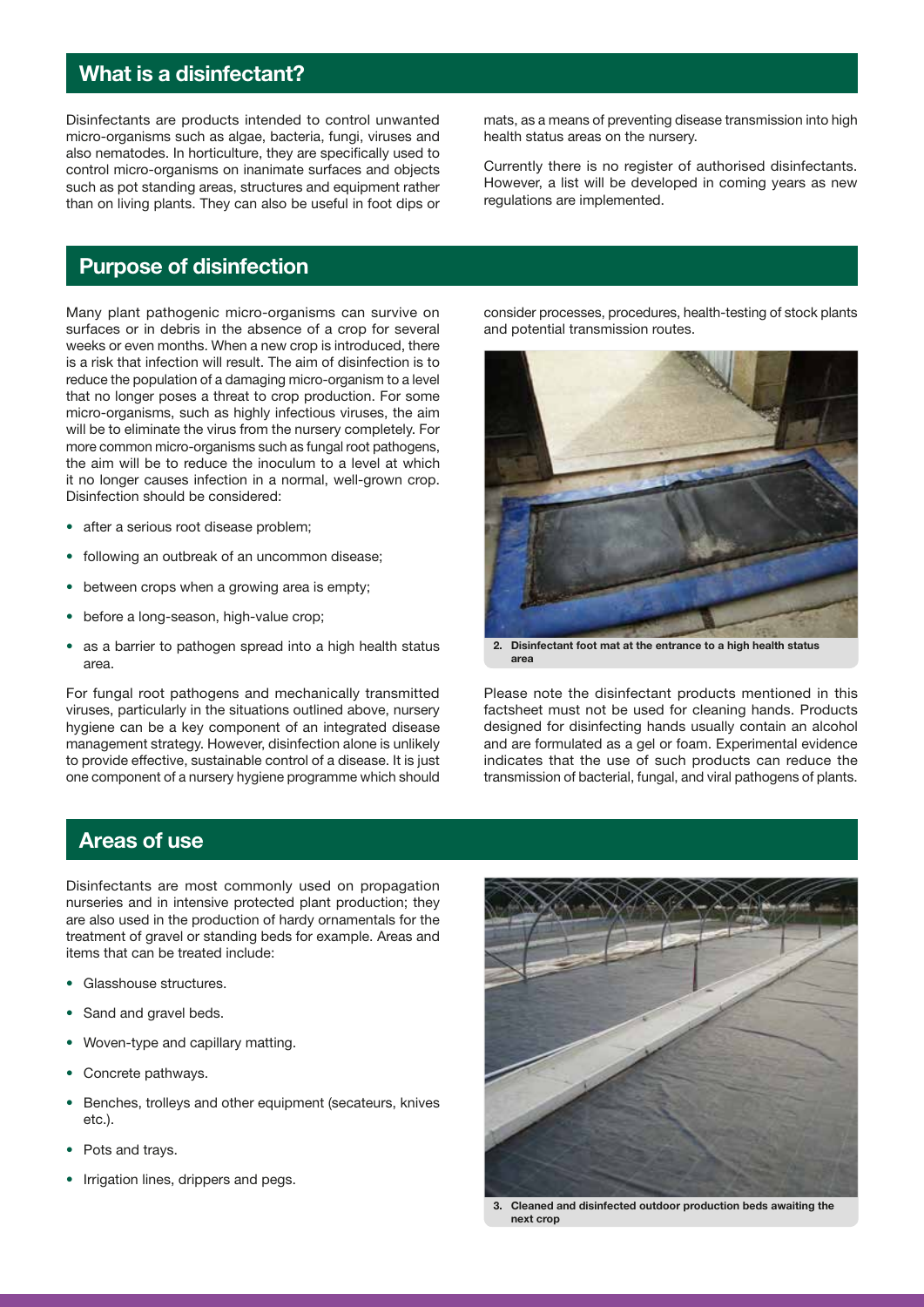Disinfectants, although classified as biocides, are exempt from the 2011 Plant Protection Products Regulations (PPPR) providing they are not used on plants, soil, or substrates. Note that products used to control liverworts or moss are now considered to be plant protection products and not biocides; therefore products that are not registered as plant protection products can no longer be used to control liverworts or moss.

Some products have a label recommendation for use in water to control slime growth in pipework and prevent nozzle blockage. However, a disinfectant added to water to maintain a chemical residue around the roots of a crop for the purpose of controlling a root pathogen would probably be considered as a pesticide and is therefore not permitted unless approved as a pesticide for that use.

Some disinfectants are highly toxic to plants by vapour activity or root uptake (including glutaraldehyde, hypochlorite etc.) and so can only be used between crops. Grower experience indicates that in some situations, and for a few disinfectants such as peroxyacetic acid (e.g. Jet 5), treatment can be made without harm to a crop remaining in another part of the same glasshouse, providing caution is taken to avoid drift onto that crop.

### Considerations when choosing a disinfectant

#### Product label information

Chemical disinfectants specifically marketed for use in horticultural crop production usually carry detailed instructions on how the product should be used, covering a range of situations (as a spray, fog or dip treatment for example). These should be carefully followed. Disinfectants marketed primarily for prevention of animal or human diseases are unlikely to have specific recommendations for use in horticulture. It is suggested that intended users consult the distributor and/ or manufacturer, or a BASIS-registered crop consultant for guidance. Read the product label carefully and check that use in protected horticulture is not precluded.

Under the Biocidal Products and Chemicals Regulations (BPCR), effective from 1 September 2013, it has become a legal requirement for all disinfectants to be registered. This registration aims to ensure that biocidal products are sufficiently effective against target species and that claims are valid. Newly registered biocides will be classed into one or more of 22 product-types which specify different areas where they may be used. Product-type 2 ('Disinfectants and algaecides not intended for direct application to humans or animals') is likely to be the product-type containing the main products available for use to prevent the spread of plant pathogens. Some products in product-type 12 ('Slimicides') may also be relevant and permitted for use in commercial horticulture.

The label on products registered under the BPCR will contain the following information:

- An authorisation number e.g. HSE 1234.
- What the product is approved for; the product must not be used for any other purpose.
- Information about who is allowed to use it.
- Whether any protective clothing or equipment needs to be worn.
- How to use the disinfectant without harming yourself, other people or wildlife.
- Whether access to treated areas needs to be restricted.
- How to apply the biocide effectively.
- How to dispose of the product or empty container.

At present (March 2014), none of the disinfectants commonly used in horticulture have been listed under the BPCR. Current products can continue to be used pending their review for inclusion, and subject to relevant health and safety legislation.

Two active substances (dichlorophen and formaldehyde) have already been reviewed and were not approved for use in horticultural situations (i.e. were not listed for use as producttypes 2 or 12 or other product-types applicable to ornamental horticulture).

#### Inactivation by organic matter

Most disinfectants are inherently reactive chemicals. Activity against a target pathogen will be reduced if the disinfectant reacts first with organic matter, such as peat or plant debris. Some disinfectants (including hypochlorite and quaternary ammonium compounds for example) are more susceptible than others to such loss of activity. Wherever disinfectants are used, it is strongly recommended that the surface to be treated is first cleaned of plant debris, peat or any other organic contamination as far as practicable, for example by sweeping, vacuuming or washing the surface.



4. Used trays awaiting washing and disinfection prior to re-use

#### Other factors influencing activity

Disinfectant concentration, contact time and the level of organic matter contamination are likely to be the main factors influencing the activity of a given disinfectant against a particular micro-organism. However, check the product label carefully as other factors, such as temperature, pH and water hardness, may also have a significant influence. Some disinfectants are combined with detergents which have good wetting powers and increase contact with surfaces.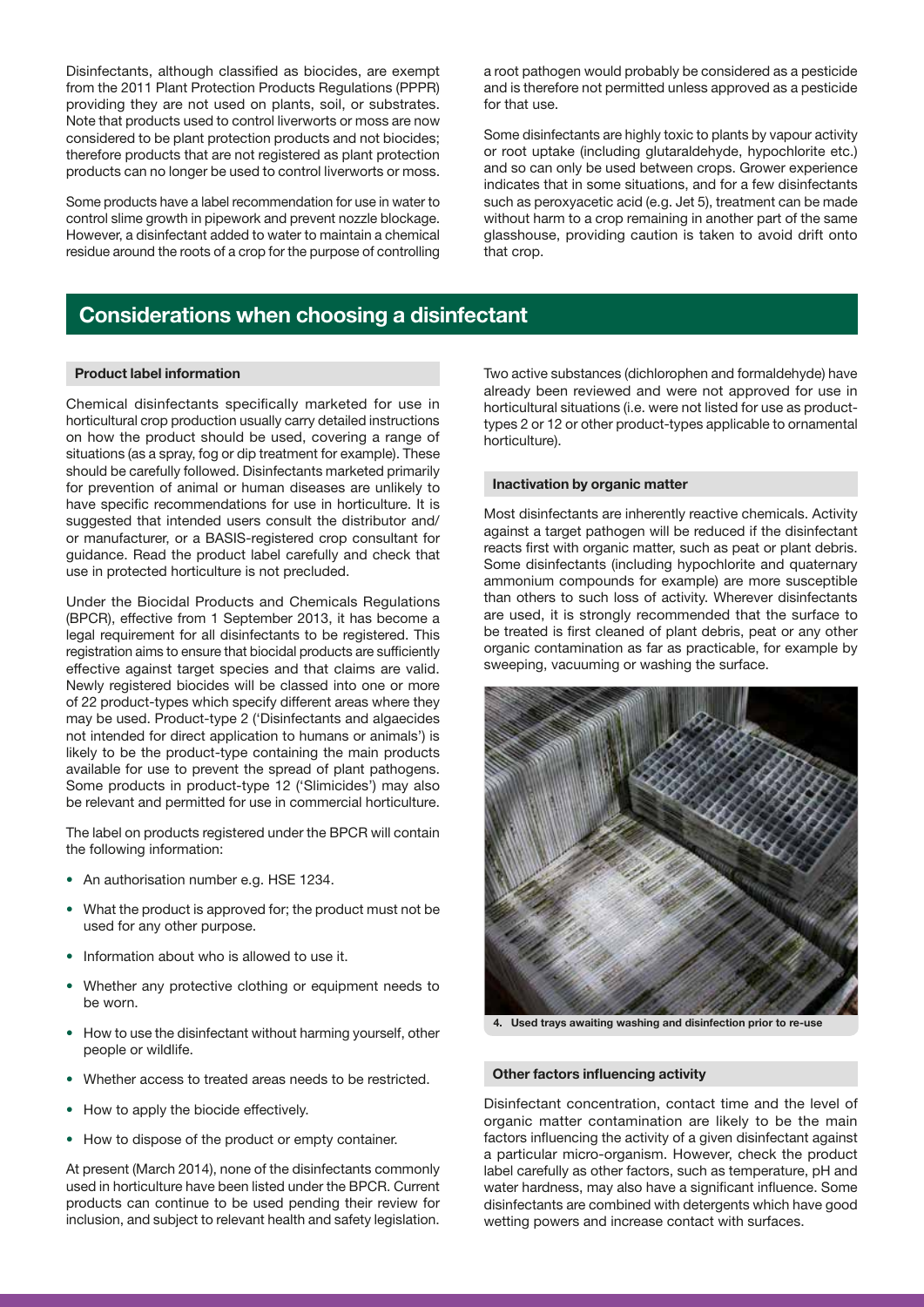#### Health and safety

As noted previously, most disinfectants are very reactive and some chemicals are caustic or damaging to mucous membranes or skin. Great care must therefore be exercised, particularly with the concentrated product. Follow the label instructions carefully and use the recommended personal protective clothing and equipment.

# Types of disinfectant

Disinfectants can be grouped according to the chemical structure and mode of action of their active ingredients (Table 1). The key features of each of the groups are summarised below. Note that some of the products contain active ingredients from more than one class.

#### Alkali − hydroxides

Alkali disinfectants such as sodium hydroxide are commodity chemicals rather than specific disinfectants. Although they do have biocidal properties, they are too caustic for general horticultural use.

#### Biguanide (or biguanidine) − chlorhexidine

Chlorhexidine, the only biguanide currently available, has potent activity against some bacteria but not against spores, fungi and most viruses. This spectrum of activity is not appropriate for use in horticulture. It is also inactivated by organic contamination.

#### Measuring disinfectant concentration

On-site methods for measuring disinfectant concentration (such as test strips) are available for some products including hydrogen peroxide and chlorine (manufactured by Fisher Scientific). Monitoring of solution pH is recommended for Menno Florades (benzoic acid), topping up as required to keep the solution pH below 4.5.

#### Cationic surfactants − quaternary ammonium compounds

Quaternary ammonium compounds (QACs) are non-corrosive and non-irritating disinfectants. They have good penetrating activities when combined with a wetting agent. Their effects on micro-organisms are varied and selective, however, and they tend to foam and leave a residue, though some current products are less prone to this problem. They are usually more effective on bacteria and may have little or no effect on fungi. They may be less active in the presence of organic matter, oils, and waxes. They can be expensive.

#### Halogens and halogen-releasing compounds − chlorine based

These materials release chlorine when activated. Chlorine has broad-spectrum activity against viruses, bacteria, yeasts and moulds, though activity is slower against spores. Chlorinebearing compounds are effective at cool temperatures and are unaffected by hard water scales. They have only a short residual effect, precipitate in iron-laden water and may be very corrosive.

| <b>Class</b>                                 | <b>Sub-class</b>                        | <b>Examples of actives and products</b>                                                                   |  |
|----------------------------------------------|-----------------------------------------|-----------------------------------------------------------------------------------------------------------|--|
| Alkali                                       | Hydroxides                              | Sodium hydroxide                                                                                          |  |
| <b>Biguanide</b>                             | Chlorhexidine                           | e.g. Nolvasan, Virosan                                                                                    |  |
| Cationic surfactant                          | Quaternary ammonium<br>compounds (QACs) | Benzalkonium chloride and other compounds (e.g. in<br>Ambicide, Hortisept Pro, Menno Ter Forte, Vitafect) |  |
| Halogens and halogen-<br>releasing compounds | Active chlorine                         | Sodium hypochlorite (bleach), organic chlorides (e.g. sodium<br>dichloroisocyanurate)                     |  |
|                                              | lodophor                                | e.g. Antec Virudine, Deosan lodel FD, Fam 30                                                              |  |
| Halogenated tertiary amine                   | Halogenated tertiary amine              | In Ambicide, Avisafe, Trigene                                                                             |  |
| Organic acid                                 | Aliphatic acid                          | Citric acid                                                                                               |  |
|                                              | Aromatic acid                           | Benzoic acid (e.g. Menno Florades)                                                                        |  |
| Oxidising agents                             | Chlorine dioxide                        | e.g. Purogene                                                                                             |  |
|                                              | Peroxides                               | Hydrogen peroxide (e.g. Hyperox, in GeoSIL), Peroxyacetic<br>acid (e.g. Jet 5, Sanprox P)                 |  |
|                                              | Peroxygen compounds                     | e.g. Virkon S                                                                                             |  |
| Phenols                                      | Phenolics (high boiling tar<br>phenols) | Carbolic acid, cresylic acid (e.g. Farm Fluid S, Longlife 250S)                                           |  |
|                                              | Synthetic phenol                        | Ortho-phenyl phenol (e.g. in Disolite)                                                                    |  |
| Reducing agents                              | Aldehydes                               | Glutaraldehyde (e.g. in Horticide, Unifect-G)                                                             |  |
| Other                                        | Alcohol                                 | Industrial methylated spirits (IMS)                                                                       |  |
|                                              | <b>Plant extracts</b>                   | Essential oils, grapefruit seed extracts (e.g. Citrox P)                                                  |  |

#### Table 1. Types of disinfectant grouped according to the chemistry of the active ingredient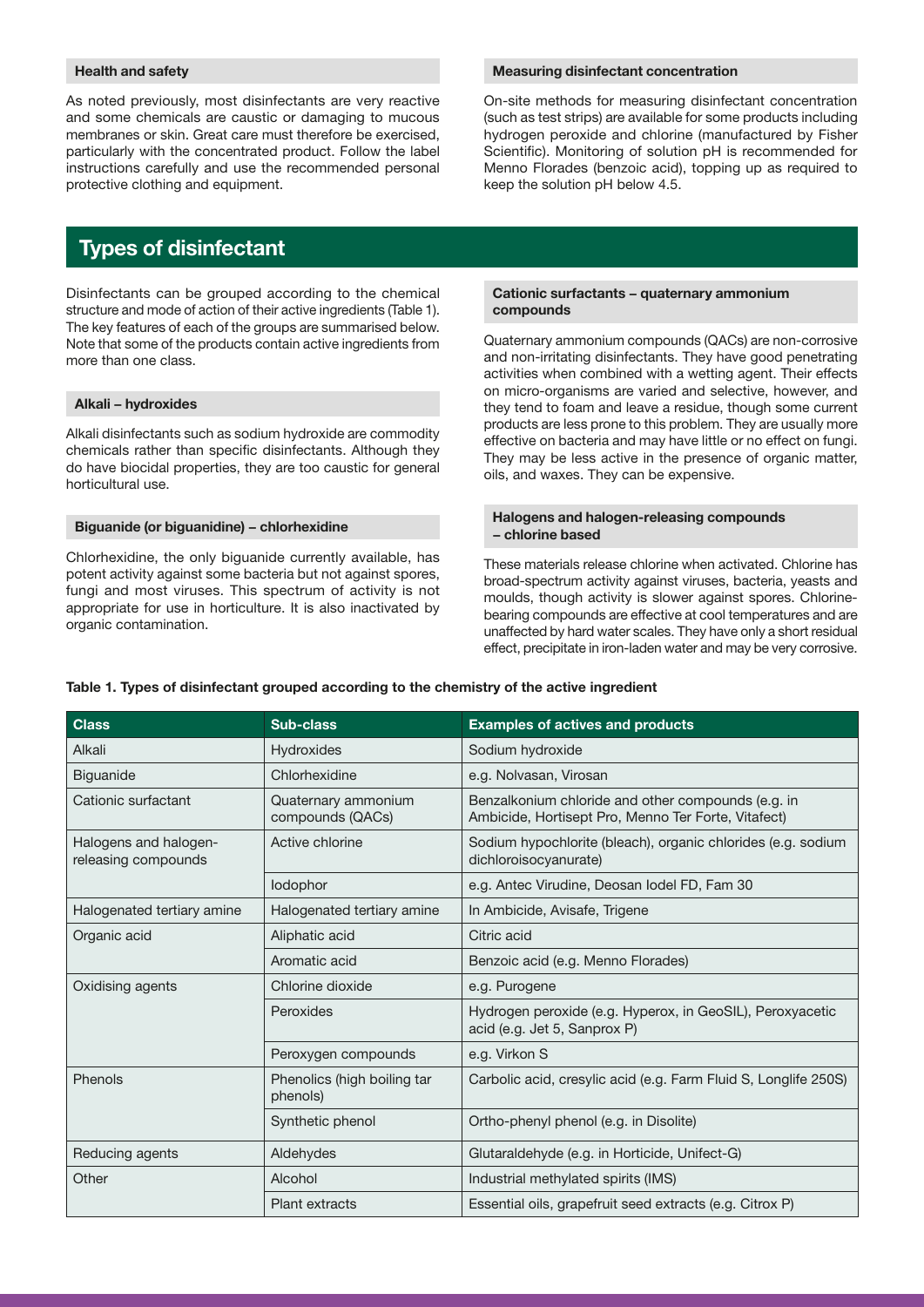

5. Poinsettia root rot can arise from contaminated capillary matting or floors



Poor growth of pansy due to black root rot - the causal fungus was found in sweepings on ornamental nurseries



7. *Phytophthora nicotianae* persisting in a sand bed was found to be the source of root rot in dieffenbachia

#### Halogens and halogen-releasing compounds − iodophor

Iodophor products consist of iodine in a phosphoric acid base, usually with surfactants. They are broad-spectrum disinfectants with activity against bacteria (except bacterial spores), viruses and fungi. They are quick acting and effective at ambient temperatures. They can be expensive, may stain porous metals and plastics and can corrode aluminium. They are usually brown in colour when active, becoming straw coloured as they lose their activity and are sometimes used in foot dips for this reason.

#### Halogenated tertiary amine

These are broad-spectrum compounds that kill bacteria, fungi, yeasts and viruses. They are relatively safe and tend to be used for general hygiene, as the compound is active for a long time in solution. They are non-corrosive and totally biodegradable.

#### Organic acids − aliphatic acid

Citric acid is the most commonly used organic acid. It is reportedly effective against some viruses, bacteria and fungi. It is a commodity chemical and therefore relatively inexpensive.

#### Organic acids − aromatic acid

Benzoic acid is the only disinfectant in this category. It has good activity against viruses, fungi and bacteria but does not control algae.

#### Oxidising agents − peroxides

Peroxides have broad-spectrum activity against viruses, bacteria and fungi, including spores. They are effective in cold conditions and in the presence of organic contamination. Hydrogen peroxide products (which are formulated with acetic acid and peracetic acid) and peroxyacetic acid, are both environmentally benign, breaking down into water, carbon dioxide and oxygen. Some products also contain silver which is claimed to provide some residual disinfectant activity on the treated surface.

#### Oxidising agents − peroxygen compounds

These products have a very similar spectrum of activity to the peroxides, since both work in the same way and are closely related chemically. However, peroxygen compounds tend to be safer to handle than peroxides. At least one product (Virkon S) has label uses in horticulture. This product is environmentally benign and leaves no residue.

#### Phenol − high boiling (point) tar acids (HBTA)

These products are derived from tar acids by distillation. They are acidic disinfectants with a low pH and a broad spectrum of activity against viruses, bacteria, fungi and mycoplasmas. They are effective at low temperatures and in the presence of organic matter. HBTA phenols are potent biocides, but they can have strong odours and may be corrosive to plastic and rubber. There is a risk of taint if used where edible crops are grown.

#### Phenol − synthetic phenols

Synthetic phenols avoid some of the odour and staining problems of HBTA phenols. They are also neutral rather than acid. However, they are not as broad spectrum in activity as HBTA phenols and there are some question marks about their environmental safety. There is a risk of taint if used where edible crops are grown.

#### Reducing agents – aldehydes

Glutaraldehyde is the most important reducing agent used as a disinfectant. It has a broad spectrum of activity, but needs a long contact time for disinfection. Its action is temperature dependent. There are potential health hazards to operators from exposure.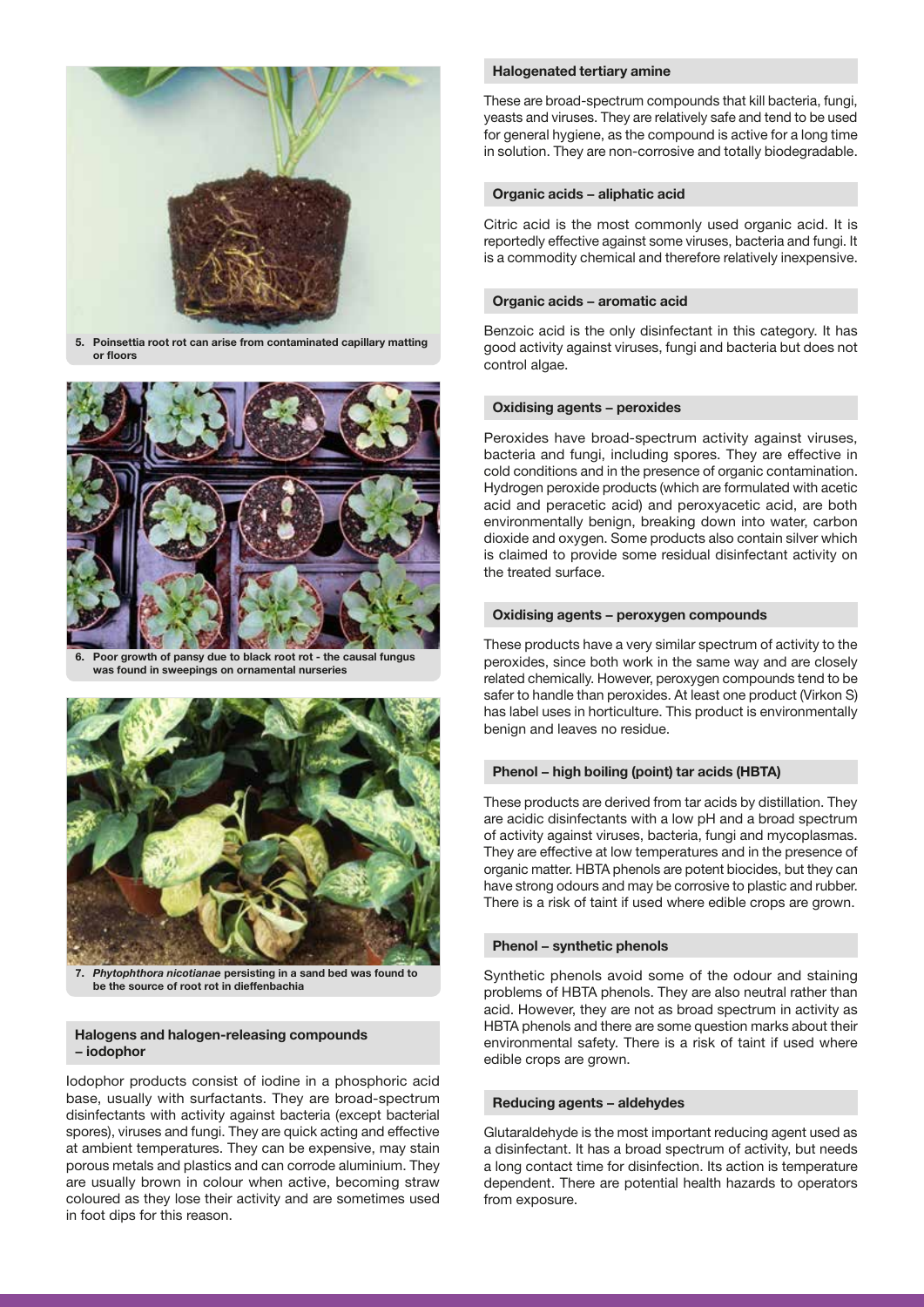#### Other − plant extracts

Household disinfectants based on essential oils (including thyme, lemon and clove) or polyphenolic grapefruit seed extracts are becoming more widely available, particularly in North America. These have some action against bacteria and fungi and are considered harmless to users and the environment. However, they may prove too expensive for large-scale horticultural use and the level of their efficacy in practice, compared with synthetic disinfectants, remains to be determined.

#### Other – alcohols

Alcohols are usually the active ingredient of formulated gels and foams used to disinfect hands. More recently they have been used as sprays to disinfect clean (unsoiled) footwear. Evaporation of the alcohol after treatment means that there is no need to rinse with water.

### Products used in horticultural crop production

Table 2 lists some products currently available (March 2014) and reported to be used in horticultural crop production. Product availability changes quite frequently with the introduction of new products and the withdrawal of others. The mention of a product name in this factsheet does not constitute a recommendation; the absence of a product name does not imply a criticism of that product.

#### Table 2. Some products used for disinfection

| <b>Product</b>        | Manufacturer/distributor              | <b>Active ingredient class(es)</b>                |
|-----------------------|---------------------------------------|---------------------------------------------------|
| Ambicide              | DuPont Animal Health Solutions        | Quaternary ammonium compound + tertiary amine     |
| <b>Boot</b>           | P.P. Products                         | Quaternary ammonium compound                      |
| Citric acid           | Commodity chemical                    | Aliphatic acid                                    |
| Citrox P              | Agralan Ltd                           | Plant extract                                     |
| <b>Disolite</b>       | <b>Progress Products</b>              | Phenolics                                         |
| EndoSan               | P.P. Products                         | Hydrogen peroxide + silver                        |
| <b>Fam 30</b>         | Evans Vanodine                        | lodophor                                          |
| GeoSIL                | <b>GeoSIL Pacific Ltd</b>             | Hydrogen peroxide + silver                        |
| Horticide             | <b>CMW Horticulture Ltd</b>           | Quaternary ammonium compounds + aldehyde          |
| Hortisept Pro         | <b>LQ Solutions</b>                   | Quaternary ammonium compounds + inorganic acids   |
| Hyperox               | DuPont Animal Health Solutions        | Peroxyacetic acid                                 |
| Intra Hydrocare       | <b>Quill Productions</b>              | Hydrogen peroxide + silver                        |
| Jet 5                 | Certis UK                             | Peroxyacetic acid                                 |
| Jeyes Fluid           | Jeyes Group                           | Phenolics                                         |
| <b>Menno Florades</b> | <b>Brinkman UK</b>                    | Aromatic acid                                     |
| Menno Ter Forte       | <b>Brinkman UK</b>                    | Quaternary ammonium compounds                     |
| Purogene              | <b>Tristel</b>                        | Chlorine dioxide                                  |
| Quatchem BC50         | Quatchem                              | Quaternary ammonium compounds                     |
| Reciclean             | <b>Brinkman UK</b>                    | Stabilised hydrogen peroxide and formic acid      |
| Sanosil               | <b>Water Treatment Products</b>       | Hydrogen peroxide + silver                        |
| Sanprox P             | Aromany                               | Peroxyacetic acid                                 |
| Sorgene 5             | <b>BASF Ltd</b>                       | Hydrogen peroxide + peracetic acid                |
| <b>Trigene</b>        | Medichem International                | Halogenated tertiary amine                        |
| Unifect-G             | Aromany                               | Quaternary ammonium compounds + aldehyde          |
| Virkon S              | <b>DuPont Animal Health Solutions</b> | Peroxygen compounds + organic acids               |
| Vitafect              | <b>Vitax Ltd</b>                      | Quaternary ammonium compounds + biguanidine salts |

### Spectrum of activity

Product activity as described in manufacturers' label claims and associated literature is shown in Table 3. The recommended dose rate for a product will often vary, depending, for example, upon the method of application and the pathogen that is the target organism. It should be noted that at present there is no

concentration limit set for disinfectants and that almost any disinfectant will kill most organisms if the concentration used is sufficient. However, as products are registered under the BPCR a maximum concentration will be set for all disinfectants.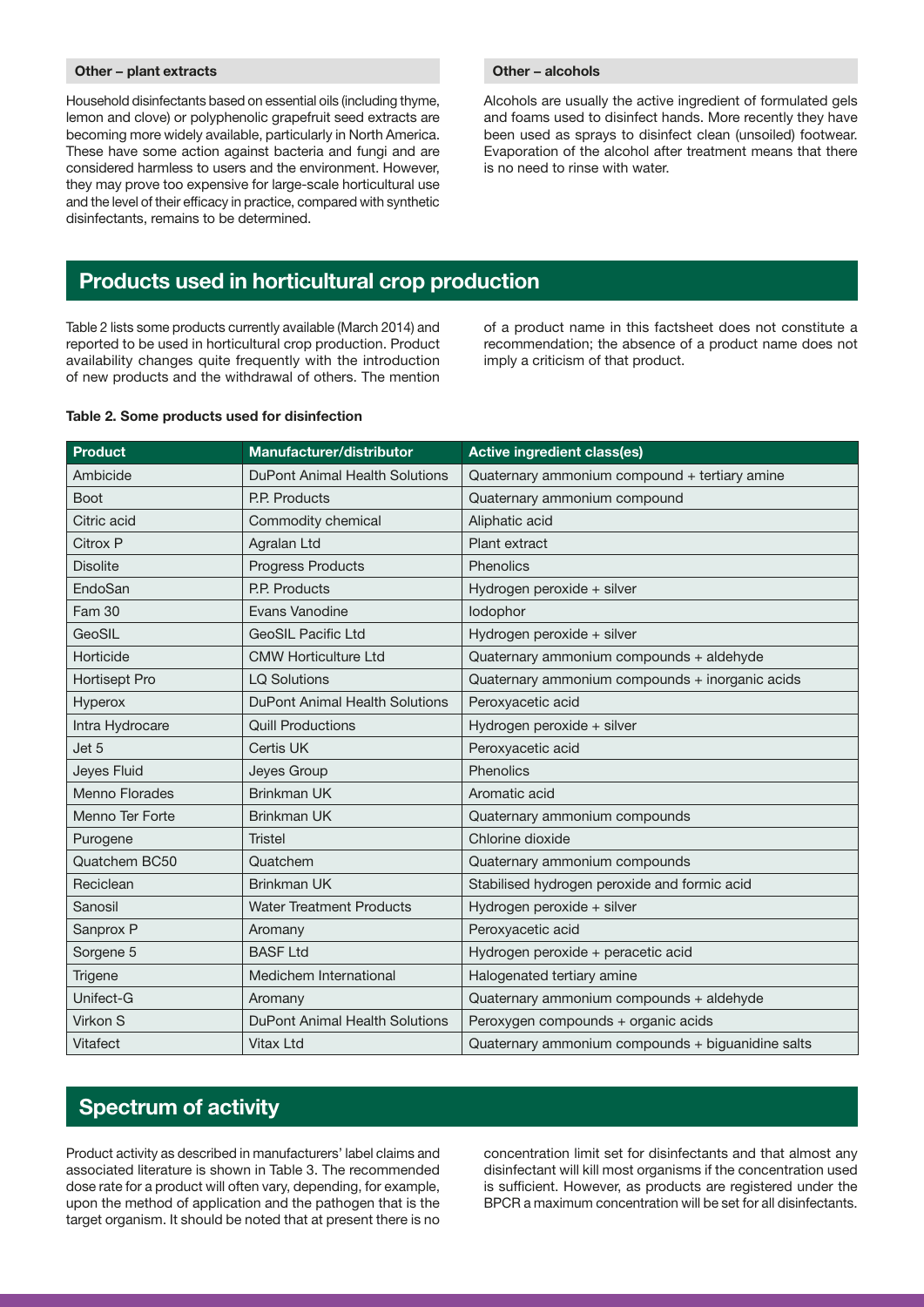#### Table 3. Spectrum of activity summary of some products used for disinfection as described on product labels

| <b>Product</b>  | <b>Bacteria</b>   | <b>Bacterial spores</b> | Fungi             | <b>Fungal spores</b> | <b>Viruses</b>    | <b>Algae</b>      |
|-----------------|-------------------|-------------------------|-------------------|----------------------|-------------------|-------------------|
| Citric acid     | $\qquad \qquad +$ | $+$                     | $+$               | $\qquad \qquad +$    | $+$               |                   |
| Citrox P        | $\qquad \qquad +$ |                         | $\qquad \qquad +$ |                      | $\qquad \qquad +$ | $\thicksim$       |
| EndoSan         | $\qquad \qquad +$ | $+$                     | $\qquad \qquad +$ | $\qquad \qquad +$    |                   | $\qquad \qquad +$ |
| Fam 30          |                   |                         | $+$               | $\boldsymbol{+}$     |                   |                   |
| Jet 5           | $\! + \!\!\!\!$   |                         | $+$               | $\qquad \qquad +$    | $\qquad \qquad +$ | $\qquad \qquad +$ |
| Horticide       | $^+$              |                         | $+$               |                      | $+$               |                   |
| Hortisept       | $^+$              |                         | $+$               |                      | $+$               |                   |
| Jeyes Fluid     | $+$               |                         | $+$               |                      |                   | $\qquad \qquad +$ |
| Menno Florades  | $+$               |                         | $+$               |                      | $\qquad \qquad +$ |                   |
| Menno Ter Forte | $+$               |                         | $^{+}$            |                      | $+$               | $+$               |
| Quatchem BC50   |                   |                         | $+$               |                      |                   | $+$               |
| Reciclean       |                   |                         |                   |                      |                   | $+$               |
| Sanosil         |                   |                         | $+$               |                      | $\qquad \qquad +$ |                   |
| Sanprox P       | $^+$              |                         | $+$               | $\boldsymbol{+}$     | $\qquad \qquad +$ | $\qquad \qquad +$ |
| Sorgene 5       | $^+$              |                         | $+$               | $\qquad \qquad +$    | $+$               |                   |
| Unifect-G       | $^+$              |                         | $\qquad \qquad +$ |                      | $^{+}$            |                   |
| Virkon S        | $^+$              |                         | $^{+}$            | $\! + \!\!\!\!$      | $^{+}$            |                   |
| Vitafect        | $\qquad \qquad +$ |                         | $+$               |                      |                   |                   |

Key:  $+$  effective  $\sim$  inhibition only.

# Efficacy against plant pathogenic fungi, oomycetes and bacteria

The ability of various disinfectants to prevent transmission of several important plant pathogens has been tested in a series of HDC-funded projects. Full details including method of application, rate used, surface treated and level of control achieved are given in the relevant HDC report and/or factsheet (Table 4). Results are summarised in Tables 5-8. Results presented are generally for 30 minutes exposure time. Note that some of the products listed in Tables 5-8 (shown in italics) are no longer marketed in the UK. Efficacy test results of such products have been retained in the tables so that useful information on the efficacy of active ingredients which may be present in other products is not lost.

Table 4. Target bacteria, fungi and oomycetes in HDC projects where disinfectants have been evaluated for activity

| <b>Target organism</b>  | <b>Test method</b>             | <b>HDC project number</b> | <b>Factsheet number</b> |
|-------------------------|--------------------------------|---------------------------|-------------------------|
| <b>Bacteria</b>         | Knife treatment                | <b>HNS 179</b>            | 15/13                   |
|                         | Laboratory tests               | PE 149 and PC 291         | 26/12                   |
| Fusarium oxysporum      | Bulb dip and laboratory tests  | <b>BOF 71 and 71a</b>     | 10/13                   |
| Fusarium oxysporum      | Laboratory tests               | PC 213                    | 08/07                   |
| Fusarium oxysporum      | Spray to capillary matting     | <b>HNS 63</b>             |                         |
| Phytophthora nicotianae | Spray to sand bed              | PC 107                    |                         |
| Phytophthora ramorum    | Cellophane disc dip test       | <b>HNS 134</b>            |                         |
| Phytophthora ramorum    | Drench to gravel/sand/soil mix | <b>HNS 123</b>            |                         |
| Pythium species         | Spray to woven matting         | <b>PC 97a</b>             | 17/04 and 16/04         |
| Pythium intermedium     | Laboratory tests               | <b>HNS 147</b>            |                         |
| Rhizoctonia solani      | Laboratory tests               | <b>HNS 147</b>            |                         |
| Thielaviopsis basicola  | Plastic tray dip               | <b>PC 38c</b>             | 19/02                   |
| Verticillium albo-atrum | Laboratory tests               | PC 186a                   | 15/01                   |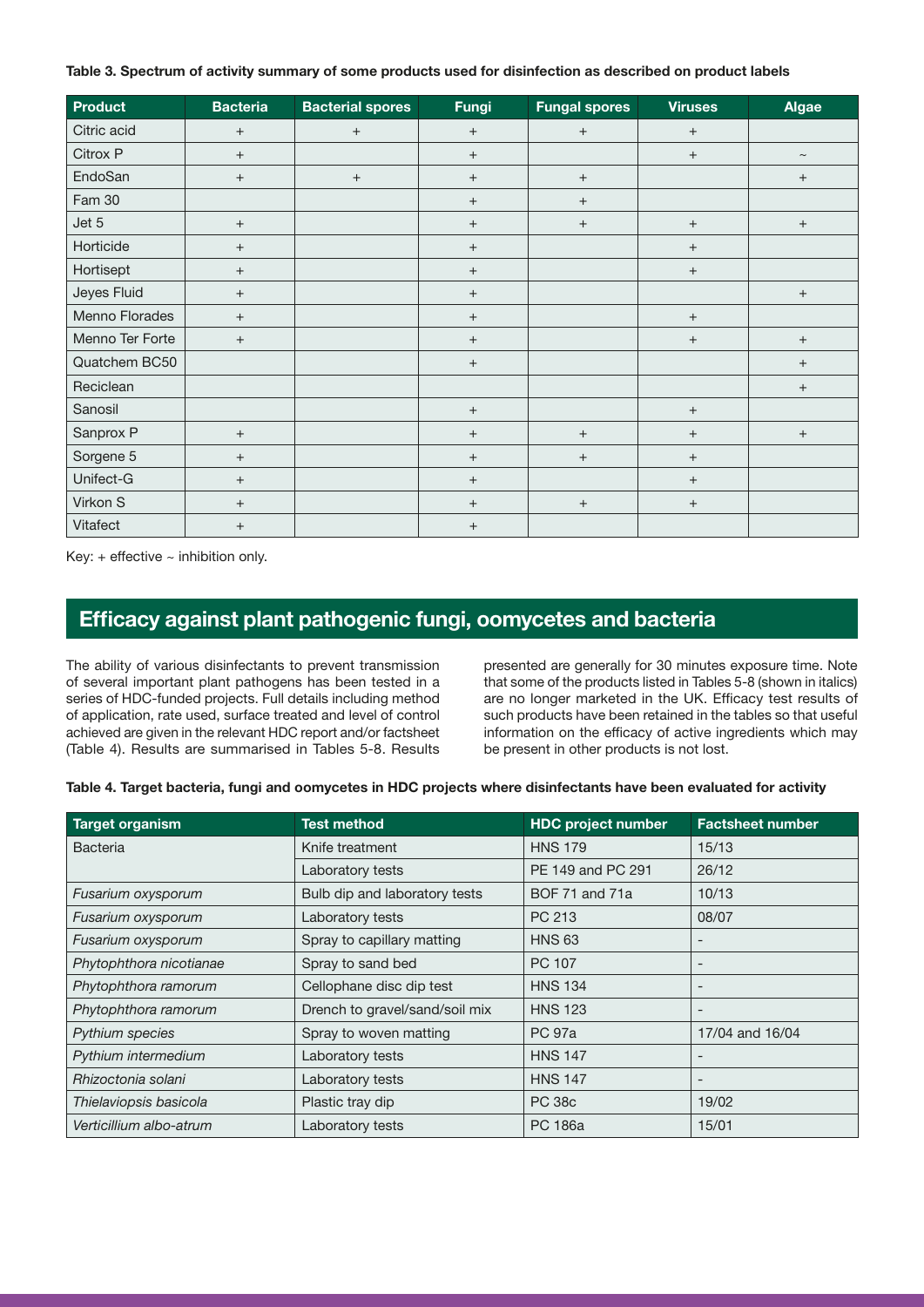| $\overline{a}$                        |  |
|---------------------------------------|--|
| t<br>I                                |  |
|                                       |  |
|                                       |  |
| $\begin{array}{c} \hline \end{array}$ |  |
| $\frac{1}{\epsilon}$                  |  |
|                                       |  |
| ú<br>ư                                |  |
|                                       |  |

|                     |                            | Fusarium              | <b>Fusarium</b>       | <b>Phytophthora</b>    | Pythium            | Pythium              | Rhizoctonia         | Thielaviopsis               | Verticillium            |
|---------------------|----------------------------|-----------------------|-----------------------|------------------------|--------------------|----------------------|---------------------|-----------------------------|-------------------------|
| Product             | Class or sub-class         | oxysporum<br>(PC 213) | oxysporum<br>(HNS 63) | nicotianae<br>[PC 107] | species<br>(PC 97) | species<br>(HNS 147) | (HNS 147)<br>solani | <b>basicola</b><br>(PC 38c) | albo-atrum<br>(PC 186a) |
| Citric acid         | Aliphatic acid             |                       |                       |                        |                    | I                    | I                   |                             | $\overline{1}$          |
| Citrox <sub>P</sub> | Plant extract              |                       |                       |                        |                    | I                    | $\ddot{}$           |                             |                         |
| Clearsol            | Phenol                     |                       |                       | $+ +$                  |                    |                      |                     | $\overline{+}$              |                         |
| Fam 30              | lodophor                   |                       |                       |                        |                    | $+ + +$<br>++ + + +  | $\,{}^+$            |                             |                         |
| GeoSIL              | Peroxide + silver          |                       |                       |                        |                    | $+ + + +$            | $\,{}^+$            |                             |                         |
| Glu-cid             | Aldehyde                   |                       | $+ +$                 | $+ + +$                |                    |                      |                     | $+$<br>$+$                  |                         |
| Harvest Wash        | Chlorine dioxide           |                       |                       |                        |                    |                      |                     |                             | $+ + +$                 |
| lodel FD            | lodophor                   |                       | $+ + +$               | $\ddagger$             |                    |                      |                     | $+ + +$                     |                         |
| Jet 5               | Peroxide                   | $+ + + +$             | $+$<br>++             | $\ddagger$             | $+ + + +$          |                      |                     | $+ + +$                     | $+ + + + +$             |
| Jeyes Fluid         | Phenol                     |                       | $\ddot{}$             |                        |                    |                      |                     |                             |                         |
| Opticide H200       | Aldehyde + QAC             |                       | $+ +$<br>$+ +$        |                        |                    |                      |                     | $+$<br>$+$                  |                         |
| Purogene            | Chlorine dioxide           |                       |                       |                        |                    |                      |                     | $+$<br>$+$                  |                         |
| Sodium hypochlorite | Chlorine                   | $+ + + + +$           |                       | $+$                    | $+ + + +$          |                      |                     | $+$<br>$+$                  | $+ + + + +$             |
| Ter Spezial         | QAC                        |                       | $+$<br>++             | $+ + +$                | $+ + + +$          |                      |                     | $+ + +$                     |                         |
| Trigene Advance     | Halogenated tertiary amide |                       |                       |                        |                    | $+ + + +$            | $^{+}$              |                             | $+ + + + +$             |
| Unifect-G           | Aldehyde + QAC             | $+ + + +$             |                       |                        |                    |                      |                     |                             | $+ + + + +$             |
| Virkon S            | Peroxygen                  |                       | $+ +$                 | $\ddagger$             |                    | $+ + +$<br>++        | I                   | $\ddagger$                  | $+ + + +$               |
| Vitafect            | QAC                        | $+ + + + +$           |                       |                        |                    |                      |                     |                             |                         |
|                     |                            |                       |                       |                        |                    |                      |                     |                             |                         |

Key: - no control; +1-25% control; ++ 26-50%; +++ 51-75%; ++++ 76-99%; +++++ not detected; blank box means product was not tested. Key: - no control; +1-25% control; ++ 26-50%; +++ 51-75%; ++++ 76-99%; +++++ not detected; blank box means product was not tested.

Products in italics not currently marketed in the UK. Products in italics not currently marketed in the UK.

The level of disinfectant activity in an experiment is affected by the concentration used, contact time, the level of organic matter contamination, the nature of the test procedure, and other<br>factors. Please see the releva The level of disinfectant activity in an experiment is affected by the concentration used, contact time, the level of organic matter contamination, the nature of the test procedure, and other factors. Please see the relevant HDC project reports for the full details behind these results.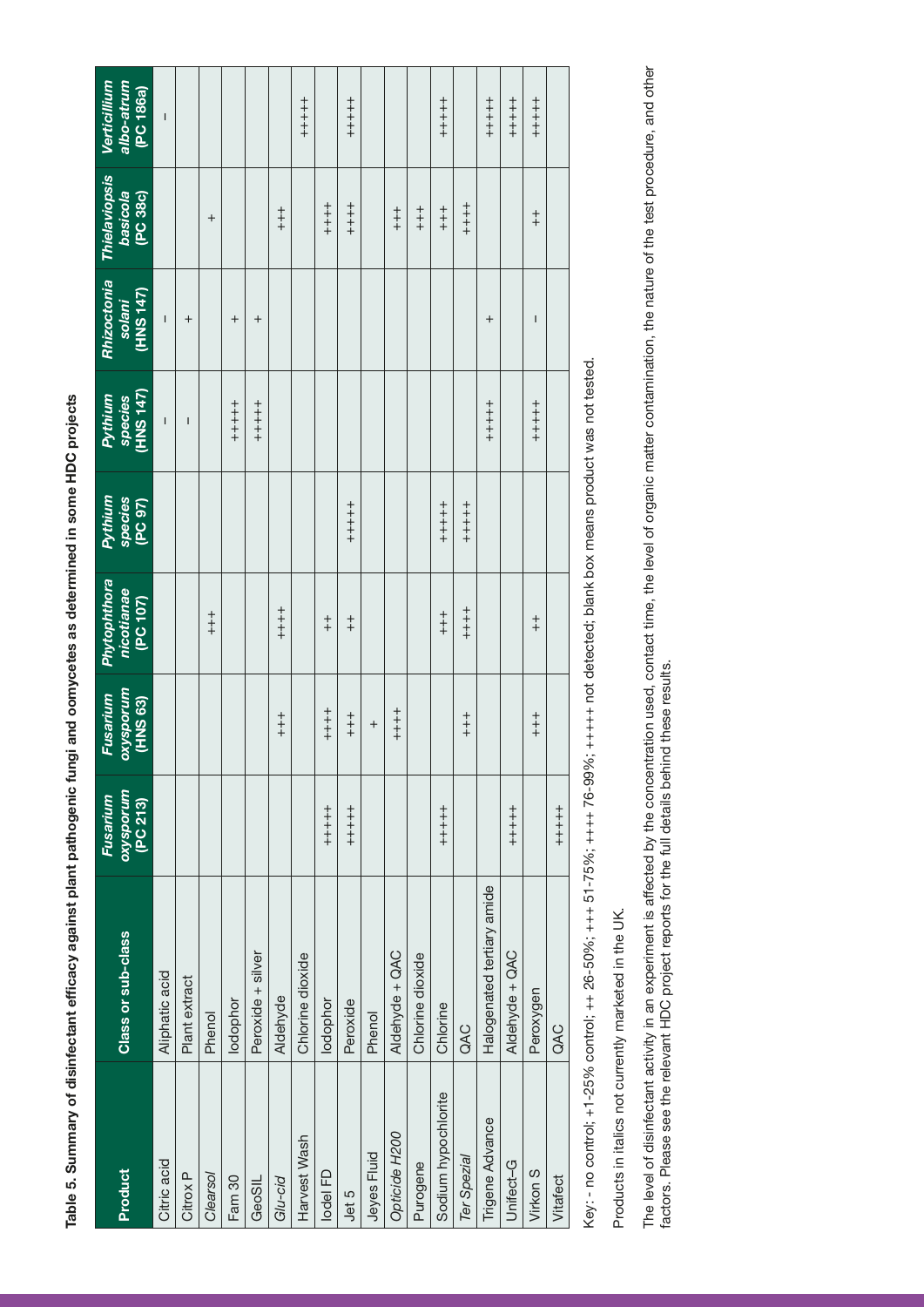#### Table 6. Summary of disinfectant efficacy against *Phytophthora ramorum* (HNS 123 and HNS 134)

|                       |                           |                | <b>HNS 134</b>              |                                    |                      |  |
|-----------------------|---------------------------|----------------|-----------------------------|------------------------------------|----------------------|--|
| <b>Product</b>        | <b>Class or sub-class</b> | <b>HNS 123</b> | <b>Cellophane</b><br>square | <b>Cellophane</b><br>square + soil | <b>Woven matting</b> |  |
| <b>Antec FFS</b>      | Phenolic                  | $+++$          |                             |                                    |                      |  |
| Hortisept             | QAC                       | $\star$        | $+++$                       |                                    |                      |  |
| <b>IMS</b>            | Alcohol                   |                | $+++$                       | $+++$                              | $+++$                |  |
| Jet 5                 | Peroxide                  | $\star$        | $++$                        | -                                  | $+++$                |  |
| Jeyes Fluid           | Phenolic                  | $+++$          |                             |                                    |                      |  |
| <b>Menno Florades</b> | Organic acids             |                | $++$                        | $\qquad \qquad$                    | -                    |  |
| Sodium hypochlorite   | Chlorine                  |                | $+++$                       | $\overline{\phantom{0}}$           |                      |  |
| Unifect-G             | Aldehyde + QAC            |                | $+++$                       | $^{+++}$                           | $+++$                |  |
| Virkon S              | Peroxygen                 | $\star$        |                             |                                    |                      |  |

Key: – no control; + 1-50% control; ++ 50-99% control; +++ not detected; \* partial control (not quantified); blank box means product was not tested.

Products in italics not currently marketed in the UK.

#### Table 7. Summary of disinfectant efficacy against some plant pathogenic bacteria as determined in three HDC projects (PC 149, PC 291 and HNS 179)

|                        |                        | <b>PC 149</b>            |                               | <b>PC 291</b>                  |                                  | <b>HNS 179</b>                                     |
|------------------------|------------------------|--------------------------|-------------------------------|--------------------------------|----------------------------------|----------------------------------------------------|
| Product                | Class or sub-<br>class | Agrobacterium<br>species | Pectobacterium<br>carotovorum | <b>Pseudomonas</b><br>syringae | <b>Xanthomonas</b><br>campestris | <b>Pseudomonas</b><br>syringae pv.<br>morsprunorum |
| Fam 30                 | lodophor               |                          | $+++$                         | $++$                           | $+++$                            |                                                    |
| Horticide              | Aldehyde + QAC         | $+++$                    |                               |                                |                                  |                                                    |
| Hortisept              | QAC                    |                          | $++$                          | $++$                           | $++$                             |                                                    |
| lodel FD               | lodophor               | $+++$                    |                               |                                |                                  |                                                    |
| Isopropanol            | Alcohol                |                          |                               |                                |                                  | $+++$                                              |
| Jet 5                  | Peroxide               | $+++$                    |                               |                                |                                  | $+++$                                              |
| Menno Florades         | Organic acids          |                          | $++$                          | $+++$                          | $++$                             |                                                    |
| Sanprox P              | Peroxide               |                          | $+++$                         | $+++$                          | $+++$                            |                                                    |
| Sodium<br>hypochlorite | Chlorine               | $+++$                    | $+++$                         | $+++$                          | $+++$                            | $+++$                                              |
| Virkon S               | Peroxygen              |                          | $+++$                         | $+++$                          | $+++$                            |                                                    |

Key: – no control; +1-50% control; ++ 50-99%; +++ not detected; blank box means product was not tested.

The level of disinfectant activity in an experiment is affected by the concentration used, contact time, the level of organic matter contamination, the nature of the test procedure, and other factors. Please see the relevant HDC project reports for the full details behind these results.

# Efficacy against nematodes and western flower thrips pupae

Although this factsheet is aimed at the use of disinfectants for preventing the spread of plant diseases, the following results on disinfectant efficacy against a few plant pests when present on inanimate objects (not for use on plants or substrates) may be useful for growers of protected ornamental crops.

The ability of disinfectants to control stem nematode (*Ditylenchus dipsaci*) on inanimate objects was tested in experiments carried out in 2001 (HDC project BOF 49). The disinfectants were tested in ambient temperature solutions, with and without added contaminants in the form of soil, and against both active, free-swimming nematodes and nematodes in the resting stage known as 'wool'.

Against active stem nematodes, the most effective disinfectants were the iodophor products (Antec Virudine and Fam 30), which caused 100% mortality in under five minutes, followed by Menno Florades and Farm Fluid S, both of which caused 100% mortality in under 20 minutes when applied at recommended concentrations (Table 8). None of the other materials caused 100% mortality in less than one hour. When contaminated with soil, the disinfectants were less effective than when in clean solution, the times taken to reach 100% mortality increasing by between two and five-fold. None of the disinfectants gave any control of nematodes in the 'wool' stage when immersed for 10 minutes.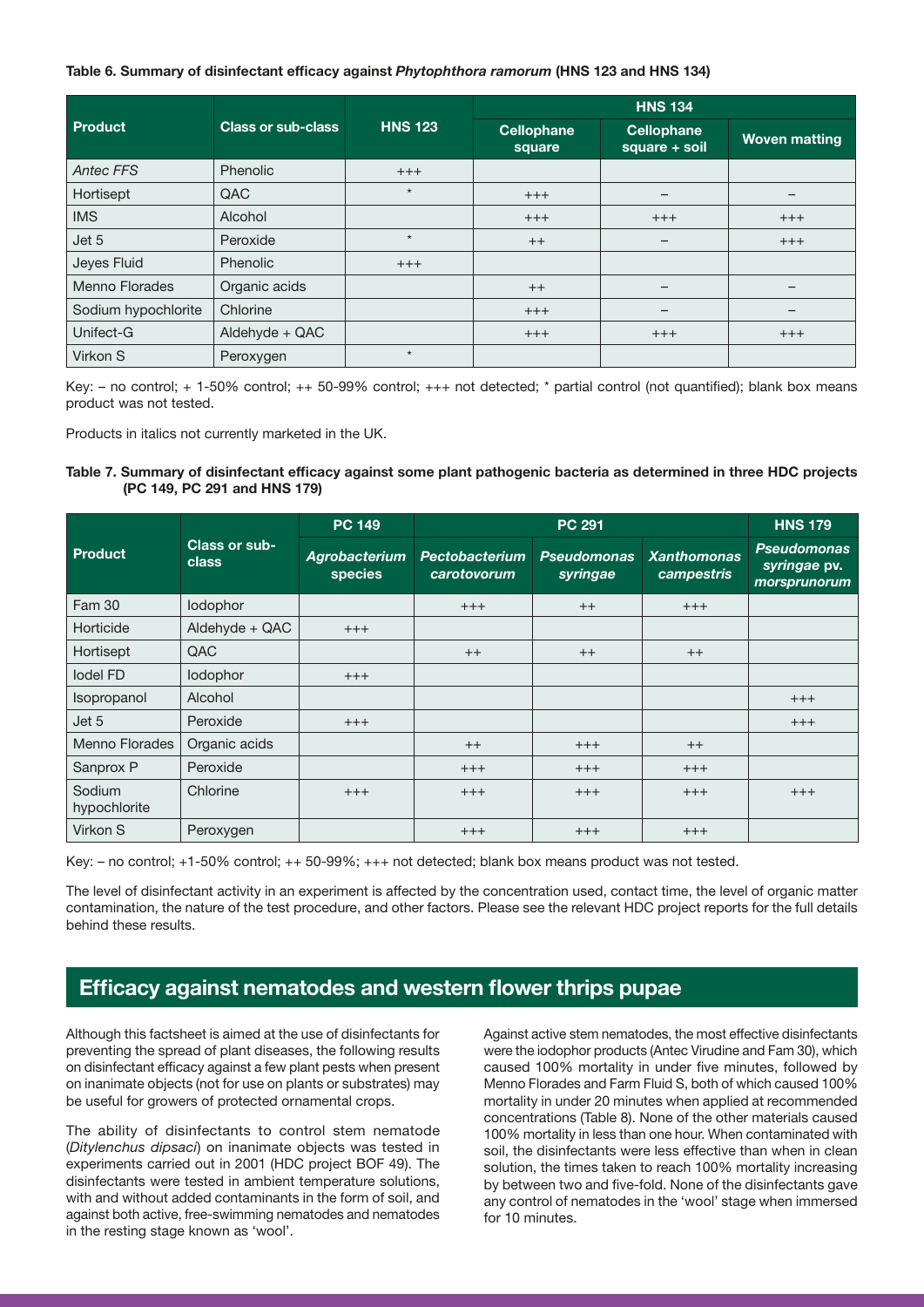The ability of chemical disinfectants to control leaf and bud nematode (*Aphelenchoides ritzemabosi*) and pupae of western flower thrips (*Frankliniella occidentalis*) was tested in 2007 (HDC project HNS 147). Leaf and bud nematode was partially controlled by an iodophor (Fam 30) and an amine (Trigene Advance) disinfectant under the test conditions used; western flower thrips pupae were completely controlled by the iodophor and partially controlled by the amine, a peroxygen (Virkon S) and a plant extract (Citrox P) disinfectant (Table 8). An organic acid (citric acid) and a peroxygen + silver product (GeoSIL) were ineffective under the test conditions used.

|  |  | Table 8. Summary of disinfectant activity against some pests as determined in HDC projects (BOF 49 and HNS 147) |
|--|--|-----------------------------------------------------------------------------------------------------------------|
|--|--|-----------------------------------------------------------------------------------------------------------------|

|                       |                           | Leaf and bud                                | Stem nematode (Didylenchus dipsaci) | <b>Western flower</b> |                                                 |
|-----------------------|---------------------------|---------------------------------------------|-------------------------------------|-----------------------|-------------------------------------------------|
| Product               | <b>Class or sub-class</b> | nematode<br>(Aphelenchoides<br>ritzemabosi) | <b>Active stage</b>                 | 'Wool'                | thrips pupae<br>(Frankliniella<br>occidentalis) |
| Ambicide              | QAC                       |                                             | $++$                                |                       |                                                 |
| Antec Virudine        | lodophor                  |                                             | $+++$                               |                       |                                                 |
| Citric acid           | Organic acid              | —                                           |                                     |                       |                                                 |
| Citrox P              | Plant extract             |                                             |                                     |                       | $+$                                             |
| <b>Fam 30</b>         | lodophor                  | $^{+}$                                      | $^{+++}$                            |                       | $+++$                                           |
| Farm Fluid S          | Tar acids                 |                                             | $+++$                               |                       |                                                 |
| GeoSIL                | Peroxide + silver         |                                             |                                     |                       |                                                 |
| Jet 5                 | Peroxide                  |                                             | $^{+++}$                            |                       |                                                 |
| <b>Menno Florades</b> | Organic acid              |                                             | $+++$                               |                       |                                                 |
| Trigene Advance       | Halogenated amine         | $++$                                        |                                     |                       | $++$                                            |
| Virkon S              | Peroxygen                 |                                             | $++$                                |                       | $^{+}$                                          |

Key: – no control; + 1-50% control; ++ 50-99% control; +++ not detected; blank box means product was not tested. Results shown are for pests exposed to the disinfectant for 60 minutes.

Products in italics not currently marketed in the UK.

The level of disinfectant activity in an experiment is affected by the concentration used, contact time, the level of organic matter contamination, the nature of the test procedure, and other factors. Please see the relevant HDC project reports for the full details behind these results.

# Legislation affecting use

#### Selection and use

#### Biocidal Products and Chemicals Regulations (BPCR)

The use of disinfectants in Great Britain from 1 September 2013 is now regulated by the Biocidal Products and Chemicals Regulations 2013; these are regulations which enforce the EU Biocides Regulation 528/2012.

Previously the EU Biocidal Products Directive (BPD) 98/8/EC, which came into effect in May 2000, laid down harmonised rules for placing biocidal products on the market. Relatively few disinfectants were assessed and registered under this legislation. The EU Biocides Regulation 528/2012 repeals and updates the BPD. The same basic framework applies with actives approved at EU level and products approved at national level. Its main purpose is to improve the free movement of biocidal products within the EU while maintaining the high level of protection of human and animal health and the environment established in the BPD. Transitional arrangements are provided for existing biocidal products.

Biocidal products are approved for use by HSE as one of 22 product-types specified in Annex 1/1A (before 1 September 2013) or in the Union list maintained by the European Chemicals Agency (from 1 September 2013). Product-type 2 biocides are due to be listed in the Union list from 1 January 2017. Each biocidal product approved by the HSE is given a unique reference number, beginning HSE or BPR, which is listed within the product label.

There are 22 types of biocidal products. Disinfectants used in commercial ornamental horticulture are likely to fall into:

- Product-type 2: 'Disinfectants and algaecides not intended for direct application to humans or animals'.
- Product-type 12: 'Slimicides, products used for prevention of slime growth on materials, equipment and structures used in industrial processes'.
- Product-type 18: 'Insecticides, acaricides and products to control arthropods, by means other than repulsion or attraction'.

For a full list of product-types, see www.hse.gov.uk and follow the link to the EU BPR pages.

A few disinfectants are registered as pesticides (e.g. benzoic acid) or commodity substances (e.g. sodium hypochlorite). Pending review for inclusion in Annex 1/1A/Union list, such products will continue to be approved until they have been reviewed.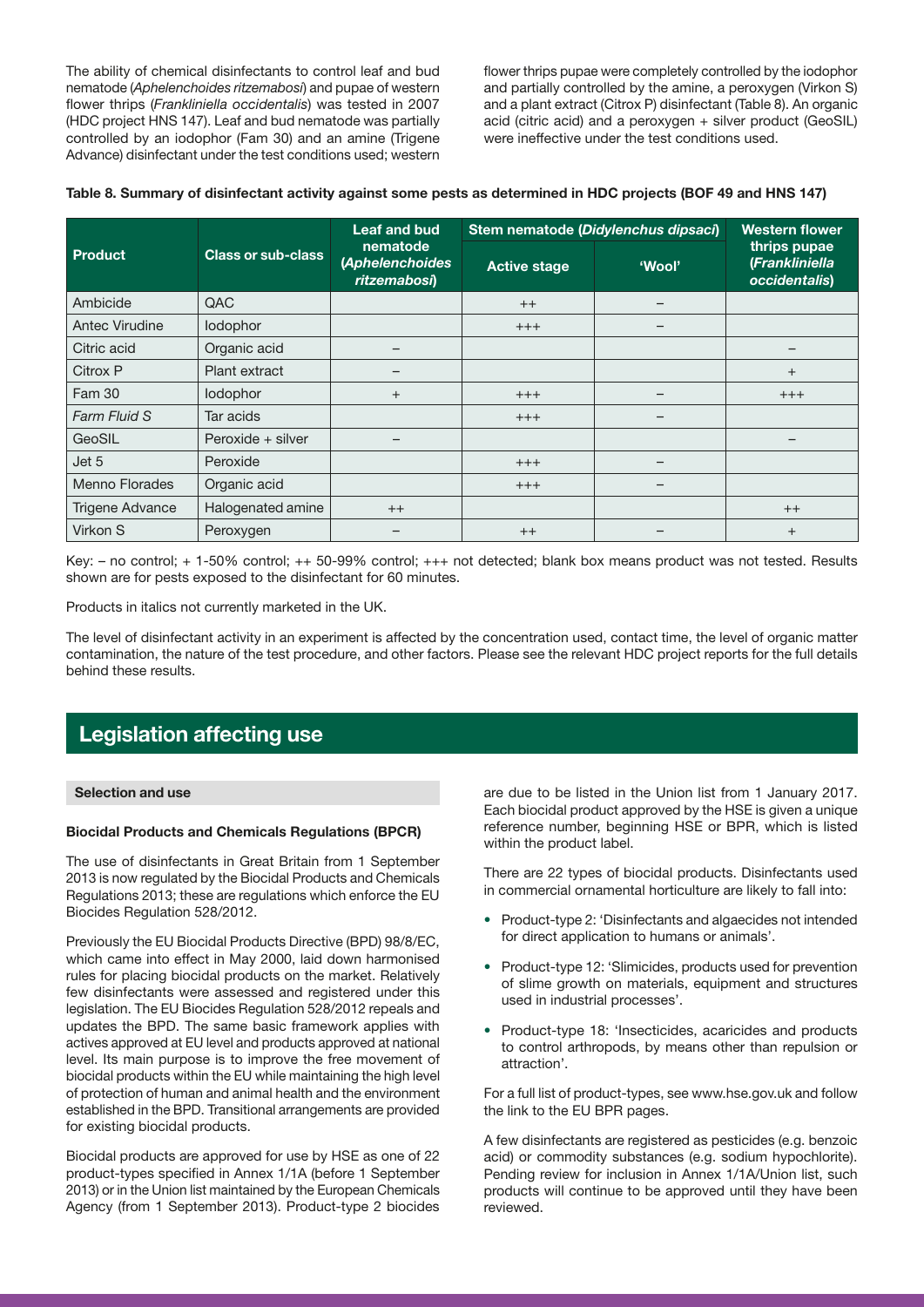Most disinfectants currently marketed are classified as biocidal products not within the scope of pesticides legislation. They can continue to be sold and used pending review of the active substance under the EU Biocides Regulation, subject to other relevant health and safety regulations, such as the Control of Substances Hazardous to Health Regulations (COSHH).

#### **COSHH**

The Control of Substances Hazardous to Health (COSHH) Regulations are now well established to reduce the risk of substances to human health at work. The fifth edition of the Code of Practice was updated in 2005 and can be downloaded from: http://books.hse.gov.uk/hse/public/saleproduct.jsf?cat alogueCode=9780717629817.

All the disinfectants mentioned in this factsheet and others which may also be used on nurseries will be controlled by these regulations. Keep on file and read:

- The product label.
- The product material safety data sheet (sometimes called the material safety data sheet).

These are available as downloads from the manufacturer and give essential guidance on protective clothing and possible use in horticultural applications. The acquisition of safety data sheets is a requirement of a COSHH assessment.

#### Disposal of waste disinfectant solution

Waste disposal is tightly regulated. Reduce or eliminate the need for disposal by only making the quantity of disinfectant solution needed. It may be possible to re-use diluted disinfectant for a lower-grade purpose such as non-critical rinsing.

Disinfectants carry an environmental threat at disposal and are classed as trade effluent which may need a licence (from the Environment Agency) for discharge from the premises (www.environment-agency.gov.uk/business/topics/water/ default.aspx). The product label will identify safe methods for disposing of surplus disinfectant and the empty container.

For disinfectants currently registered as pesticides, of which there are very few, The Plant Protection Products (Sustainable Use) Regulations 2012 replaced the previous UK legislation governing the use of pesticides. There are a few changes, but following the disposal guidelines in the present Code of Practice for Using Plant Protection Products (www.pesticides. gov.uk/Resources/CRD/Migrated-Resources/Documents/C/ Code\_of\_Practice\_for\_using\_Plant\_Protection\_Products\_-\_ Complete20Code.pdf) covers the necessary requirements. Take 'reasonable precautions' by identifying and mitigating any risks; and follow good filling, storage and disposal practice such as that detailed in the Code of Practice. To determine if a product is registered as a pesticide visit the HSE Pesticides Register of UK Authorised Products at https://secure.pesticides.gov. uk/PestReg/default.asp.

### Further information

#### HDC Factsheets and publications

- HDC Factsheet 20/08. 'Wet heat treatment to sterilise pots for re-use'.
- HDC Factsheet 06/08. 'A guide to best practice in handling bought-in plants'.
- HDC Factsheet 10/07. 'Guidelines on nursery hygiene for outdoor and protected ornamental crops'.

#### HDC Grower summaries and reports

See the HDC website (www.hdc.org.uk) for copies of PC 291, 213, 186a, 149, 107, 97a, 97, 38c; HNS 179, 147, 134, 123, 63; BOF 71a, 71, 49 and PE 142.

### Manufacturers and distributors

- Agralan Ltd, The Old Brickyard, Ashton Keynes, Swindon, Wiltshire SN6 6QR. Tel: 01285 860015. Website: http:// www.agralan.co.uk/.
- Aromany Environmental Hygiene Specialists, Queenswood House, 70 Durleigh Road, Bridgwater, Somerset TA6 7JE. Tel: 01278 429800. E-mail: Sales@ aromany.co.uk. Website: http://www.aromany.co.uk/.
- BASF Pest Control Solutions, PO Box 4, Earl Road, Cheadle Hulme, Cheshire SK8 6PG. Tel: 0161 4860891. E-mail: pestinfo@basf.com. Website: http://www.pestcontrol.basf. co.uk/agroportal/pc\_uk/en/pest-control-home.html.

#### Other publications

- Code of Practice for Using Plant Protection Products.
- Defra Pesticide Safety Directorate. Website: www.pesticides. gov.uk/home.asp.
- Health and Safety Executive 'blue book'. Website: www. hse.gov.uk/pesticides/bluebook.
- Health and Safety Executive COSHH A brief guide to the Regulations (reference code INDG136rev2). Order online at www.hsebooks.co.uk.
- The UK Pesticide Guide 2014 (CABI).
- Bio Natura Ltd, 25 The Grove Promenade, Ilkley, West Yorkshire LS29 6AF. Tel: 01942 816816.
- Boothmans (Agriculture), Kellington House, South Fen Business Park, South Fen Road, Bourne, Lincolnshire PE10 0DN. Tel: 07860 215869. E-mail: robert@boothman.co.uk. Website: http://boothmans.co.uk/4707/home.
- Brinkman (Horticultural Service) UK Ltd, Tudor Building, Dunswell Road, Cottingham, E. Yorkshire HU16 4JT. Tel: 01482 842123. Website: http://www.brinkmanuk.co.uk/.